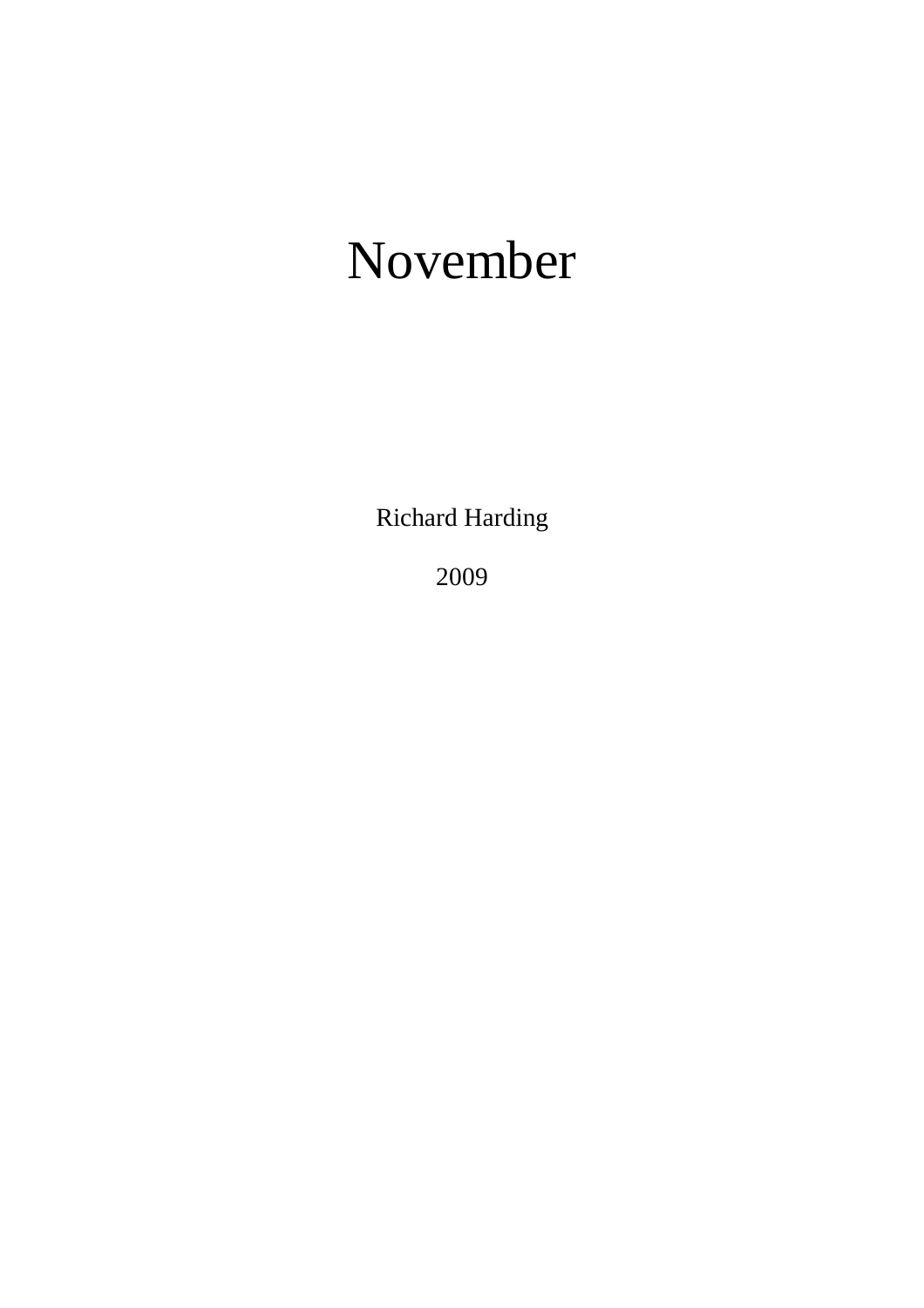Each player chooses from amongst the cells in each section and may juxtapose and repeat these as they choose. The pitch material in each cell may be freely transposed into other octaves, as desired. Players are encouraged to come in and out as the piece progresses, in order to create varying combinations of timbre.

At the start section A (Ionian mode) is played. The opening bar is common to all of the sections and runs continuously throughout the performance. This may be played by one or more players, or fed into a looping sample. It is from this repeating figure that the players are to derive the quaver pulse for the piece, with which the other note groupings are coordinated.

At a chosen cue from the ensemble leader, the players move into section B, which features cells common to the ionian and lydian modes. Section B thus forms a bridge betwen sections A and C.

The piece proceeds in like manner, with the performers playing freely around the cells in each section, moving from section to section as cued.

When, at section M, the piece returns to the Ionian mode the players should begin to fade, on cue, to gradual silence.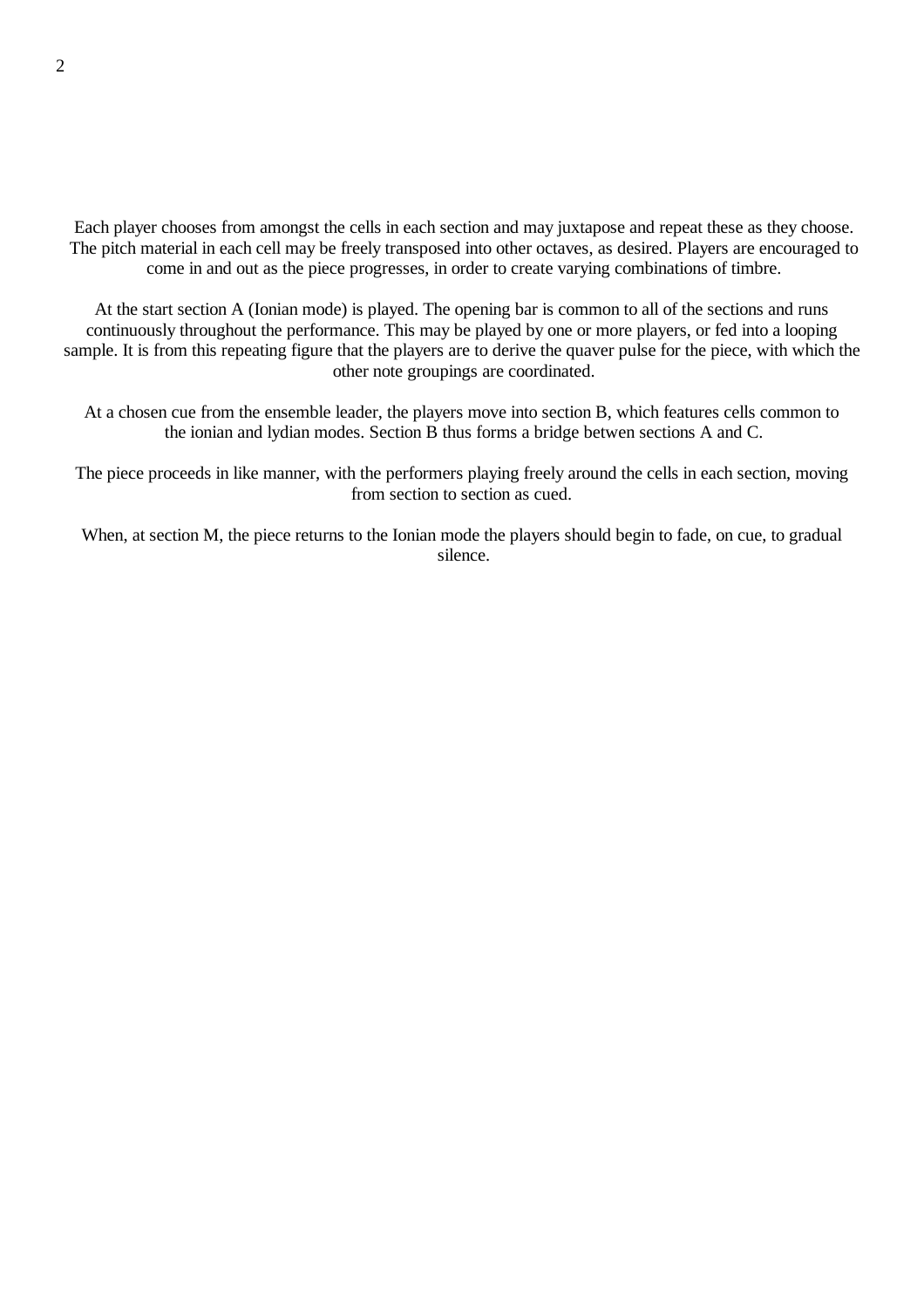

Copyright © 2009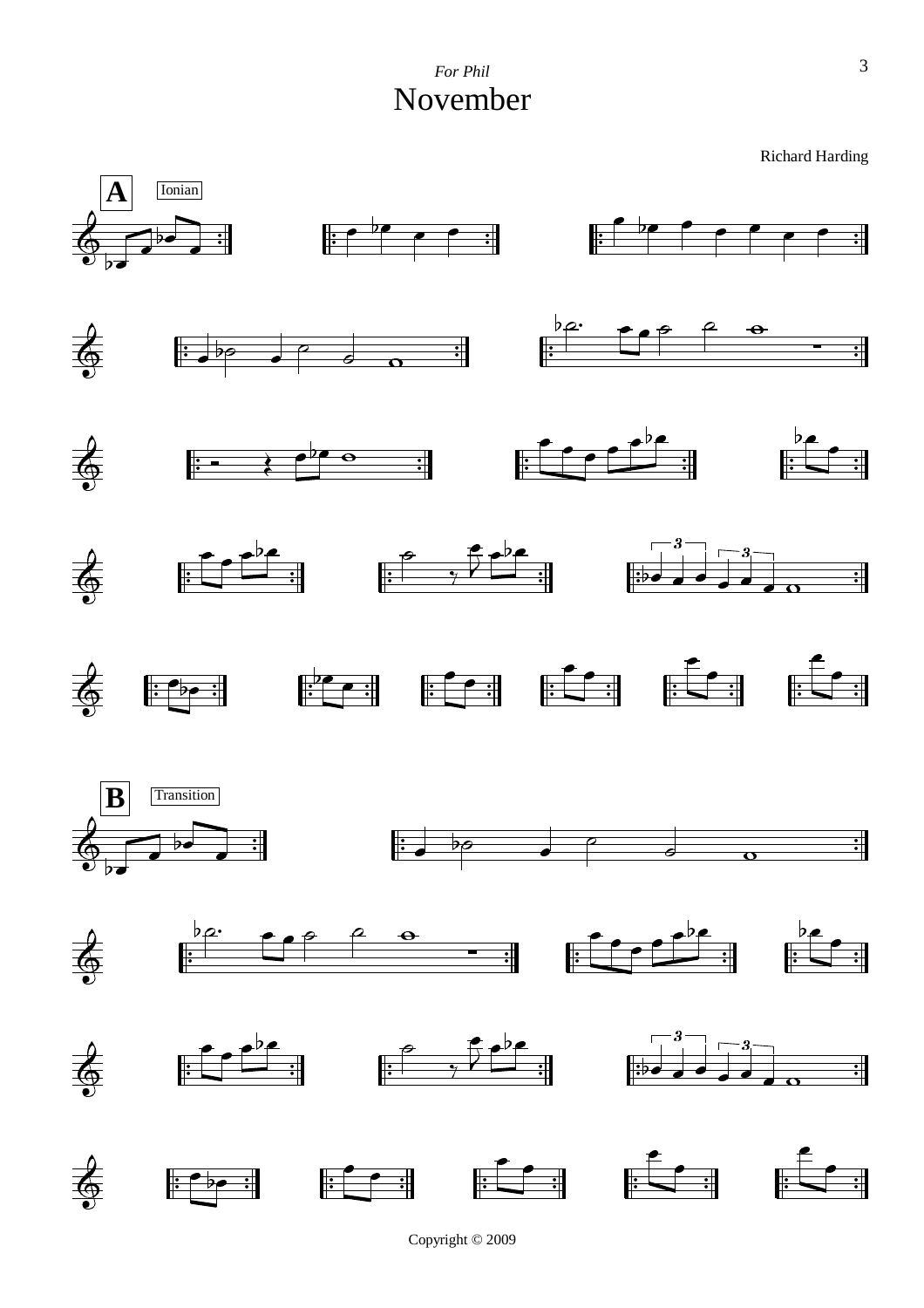



















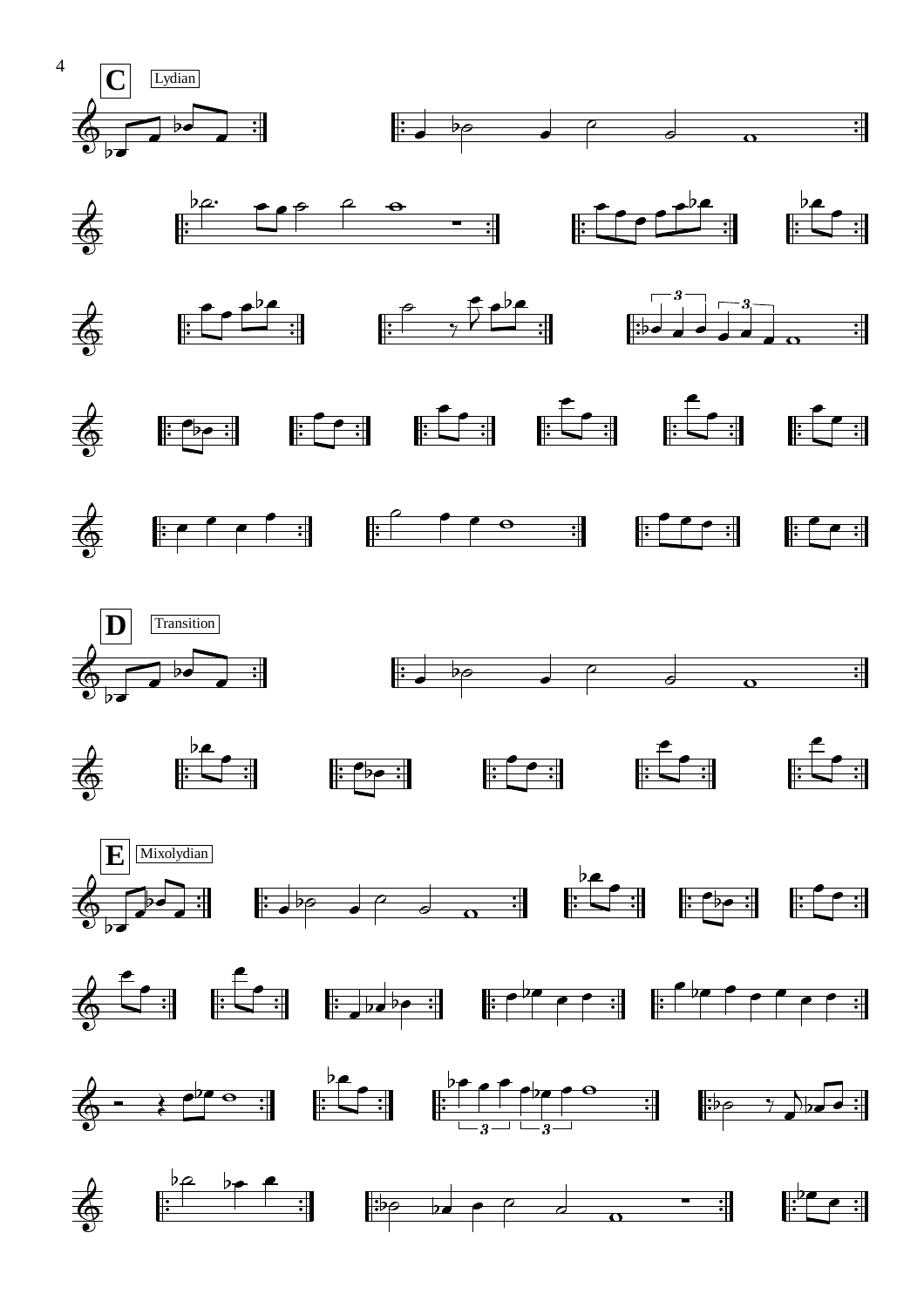

















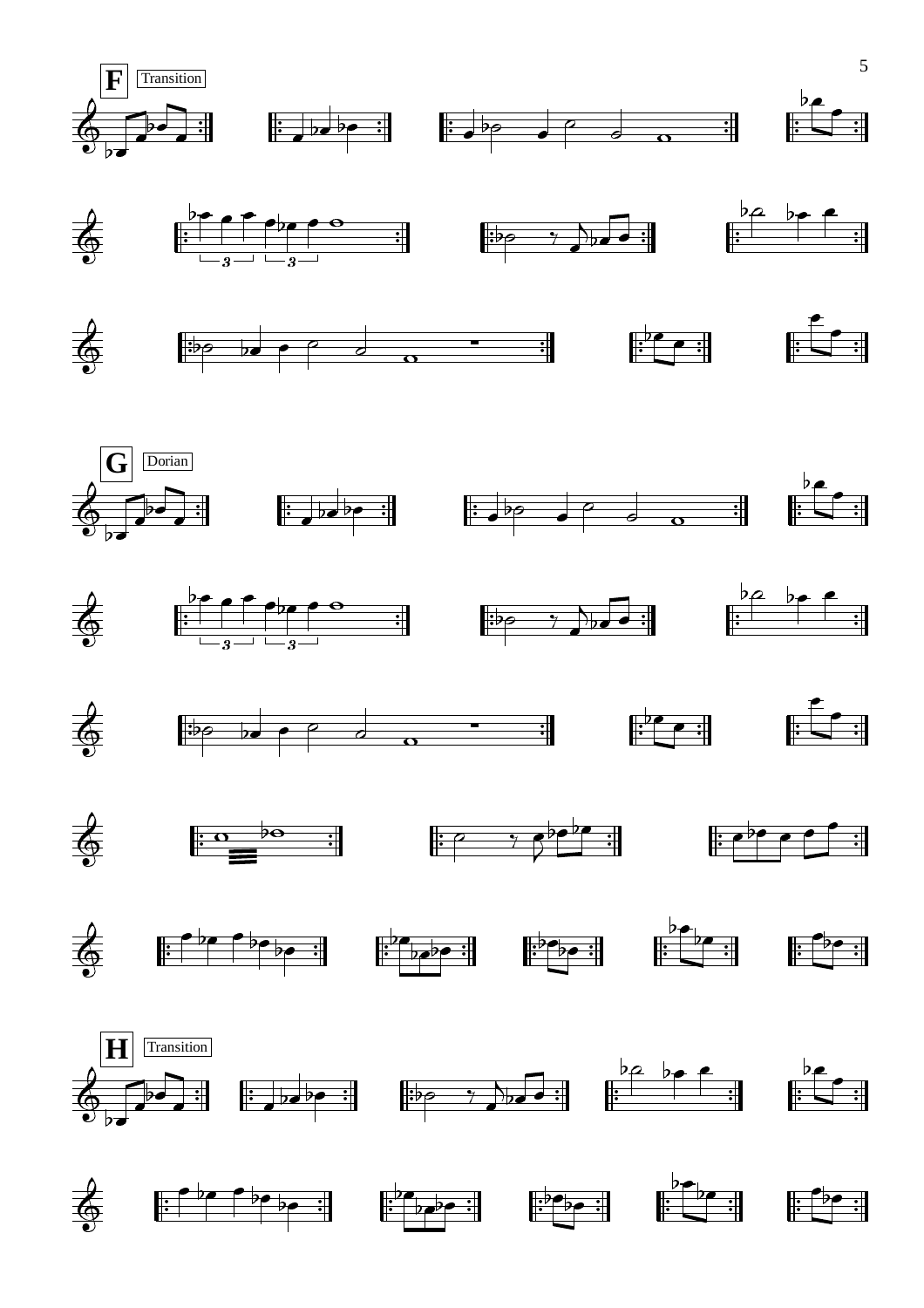